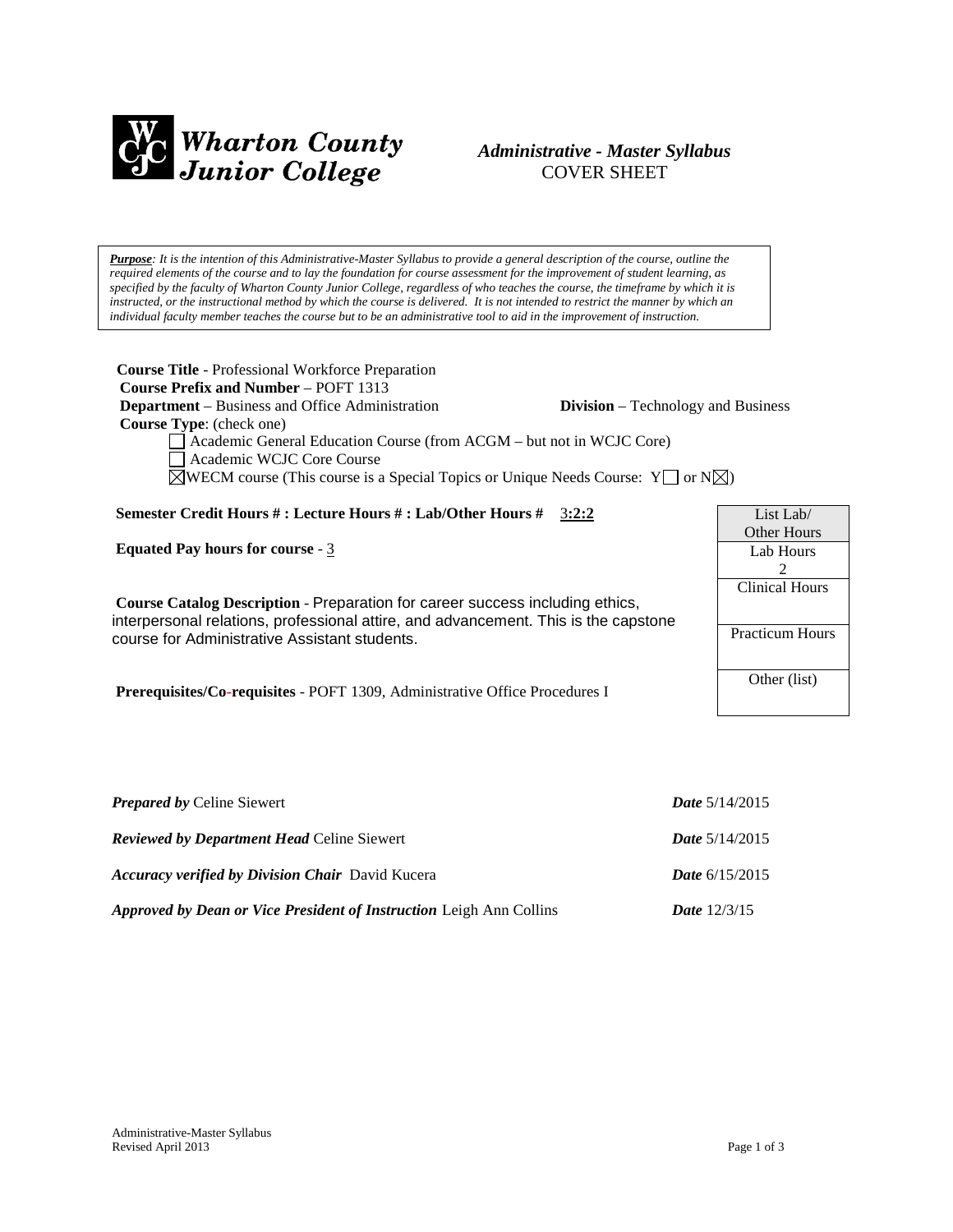

**I. Topical Outline** – Each offering of this course must include the following topics (be sure to include information regarding lab, practicum, clinical or other non-lecture instruction):

- I. Preparing for your employment
- II. Scheduling appointments and receiving visitors
- III. Making travel arrangements
- IV. Planning meetings and conferences
- V. Building communication skills
- VI. Dress code
- VII. Body language
- VIII. Processing mail
	- IX. Records management including ARMA filing rules
	- X. Preparing to meet the challenges

#### **II. Course Learning Outcomes**

| <b>Learning Outcomes</b><br>Upon successful completion of this course,<br>students will:                                                                                                                                                                                                          | <b>Methods of Assessment</b>                                                                                             |
|---------------------------------------------------------------------------------------------------------------------------------------------------------------------------------------------------------------------------------------------------------------------------------------------------|--------------------------------------------------------------------------------------------------------------------------|
| Demonstrate skills for seeking and securing<br>employment; apply problem-solving<br>techniques; identify attitudes and values that<br>contribute to career success; demonstrate<br>how to work effectively as part of a team;<br>exhibit business etiquette; and identify<br>professional attire. | <b>Textbook and Lecture Tests</b><br>Daily work<br>Office Worker Interview Memo<br>Interview Critique Memo<br>Final exam |

#### **III. Required Text(s), Optional Text(s) and/or Materials to be Supplied by Student.**

The latest edition of *Office Procedures for the 21st Century,* by S. Burton, and N. Shelton, Pearson Prentice Hall.

**IV. Suggested Course Maximum** - 20 since it needs to be in a computer room.

#### **V. List any specific spatial or physical requirements beyond a typical classroom required to teach the course**.

At least 20 personal computers with the latest version of Microsoft Office, HP LaserJet printer, and internet access.